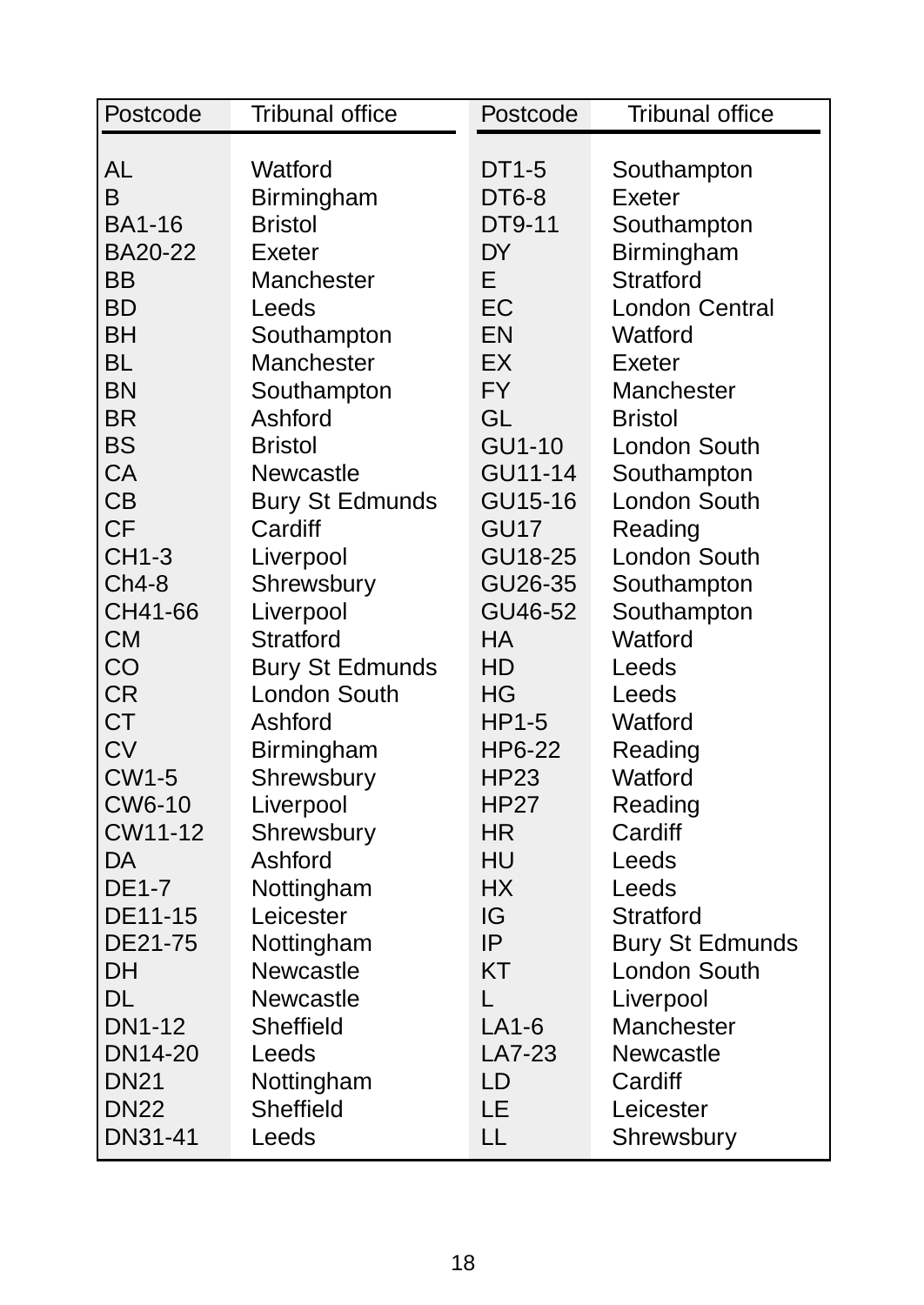| LN<br>Nottingham<br>PE7<br><b>Bury St Edmunds</b><br>LS<br>PE <sub>8</sub><br><b>Bedford</b><br>Leeds<br>LU<br><b>Bedford</b><br>PE <sub>9</sub><br>Leicester<br>M<br>Manchester<br>PE10-12<br>Nottingham<br><b>ME</b><br>Ashford<br>PE13-19<br><b>Bury St Edmunds</b><br><b>MK</b><br><b>Bedford</b><br>PE20-25<br>Nottingham<br>$N1-2$<br><b>London Central</b><br>PE26-38<br><b>Bury St Edmunds</b><br>N <sub>3</sub><br><b>PL</b><br>Watford<br>Exeter<br>PO<br>$N4-8$<br><b>London Central</b><br>Southampton<br>N <sub>9</sub><br><b>PR1-7</b><br>Watford<br>Manchester<br>N <sub>10</sub> -11<br><b>London Central</b><br><b>PR8-9</b><br>Liverpool<br><b>N12</b><br>PR 25-26<br>Watford<br>Manchester<br><b>London Central</b><br>N <sub>13</sub><br><b>RG1-20</b><br>Reading<br>N <sub>14</sub><br>Watford<br>RG21-28<br>Southampton<br>N15-19<br><b>London Central</b><br>RG29-45<br>Reading |
|--------------------------------------------------------------------------------------------------------------------------------------------------------------------------------------------------------------------------------------------------------------------------------------------------------------------------------------------------------------------------------------------------------------------------------------------------------------------------------------------------------------------------------------------------------------------------------------------------------------------------------------------------------------------------------------------------------------------------------------------------------------------------------------------------------------------------------------------------------------------------------------------------------|
|                                                                                                                                                                                                                                                                                                                                                                                                                                                                                                                                                                                                                                                                                                                                                                                                                                                                                                        |
|                                                                                                                                                                                                                                                                                                                                                                                                                                                                                                                                                                                                                                                                                                                                                                                                                                                                                                        |
|                                                                                                                                                                                                                                                                                                                                                                                                                                                                                                                                                                                                                                                                                                                                                                                                                                                                                                        |
|                                                                                                                                                                                                                                                                                                                                                                                                                                                                                                                                                                                                                                                                                                                                                                                                                                                                                                        |
|                                                                                                                                                                                                                                                                                                                                                                                                                                                                                                                                                                                                                                                                                                                                                                                                                                                                                                        |
|                                                                                                                                                                                                                                                                                                                                                                                                                                                                                                                                                                                                                                                                                                                                                                                                                                                                                                        |
|                                                                                                                                                                                                                                                                                                                                                                                                                                                                                                                                                                                                                                                                                                                                                                                                                                                                                                        |
|                                                                                                                                                                                                                                                                                                                                                                                                                                                                                                                                                                                                                                                                                                                                                                                                                                                                                                        |
|                                                                                                                                                                                                                                                                                                                                                                                                                                                                                                                                                                                                                                                                                                                                                                                                                                                                                                        |
|                                                                                                                                                                                                                                                                                                                                                                                                                                                                                                                                                                                                                                                                                                                                                                                                                                                                                                        |
|                                                                                                                                                                                                                                                                                                                                                                                                                                                                                                                                                                                                                                                                                                                                                                                                                                                                                                        |
|                                                                                                                                                                                                                                                                                                                                                                                                                                                                                                                                                                                                                                                                                                                                                                                                                                                                                                        |
|                                                                                                                                                                                                                                                                                                                                                                                                                                                                                                                                                                                                                                                                                                                                                                                                                                                                                                        |
|                                                                                                                                                                                                                                                                                                                                                                                                                                                                                                                                                                                                                                                                                                                                                                                                                                                                                                        |
|                                                                                                                                                                                                                                                                                                                                                                                                                                                                                                                                                                                                                                                                                                                                                                                                                                                                                                        |
|                                                                                                                                                                                                                                                                                                                                                                                                                                                                                                                                                                                                                                                                                                                                                                                                                                                                                                        |
| N20-21<br>Watford<br><b>RH1-14</b><br>London South                                                                                                                                                                                                                                                                                                                                                                                                                                                                                                                                                                                                                                                                                                                                                                                                                                                     |
| N <sub>22</sub><br>RH15-17<br><b>London Central</b><br>Southampton                                                                                                                                                                                                                                                                                                                                                                                                                                                                                                                                                                                                                                                                                                                                                                                                                                     |
| <b>NE</b><br>London South<br>Newcastle<br>RH18-20                                                                                                                                                                                                                                                                                                                                                                                                                                                                                                                                                                                                                                                                                                                                                                                                                                                      |
| <b>NG</b><br><b>RM</b><br><b>Stratford</b><br>Nottingham                                                                                                                                                                                                                                                                                                                                                                                                                                                                                                                                                                                                                                                                                                                                                                                                                                               |
| S<br><b>NN1-13</b><br><b>Bedford</b><br>Sheffield                                                                                                                                                                                                                                                                                                                                                                                                                                                                                                                                                                                                                                                                                                                                                                                                                                                      |
| <b>SA</b><br>NN14-18<br>Leicester<br>Cardiff                                                                                                                                                                                                                                                                                                                                                                                                                                                                                                                                                                                                                                                                                                                                                                                                                                                           |
| <b>SE</b><br><b>NN29</b><br><b>Bedford</b><br>London South                                                                                                                                                                                                                                                                                                                                                                                                                                                                                                                                                                                                                                                                                                                                                                                                                                             |
| <b>NP</b><br><b>SG1-7</b><br>Cardiff<br><b>Bedford</b>                                                                                                                                                                                                                                                                                                                                                                                                                                                                                                                                                                                                                                                                                                                                                                                                                                                 |
| <b>NR</b><br><b>Bury St Edmunds</b><br>SG8-14<br><b>Bury St Edmunds</b>                                                                                                                                                                                                                                                                                                                                                                                                                                                                                                                                                                                                                                                                                                                                                                                                                                |
| <b>London Central</b><br><b>NW1-3</b><br>SG15-19<br><b>Bedford</b>                                                                                                                                                                                                                                                                                                                                                                                                                                                                                                                                                                                                                                                                                                                                                                                                                                     |
| <b>SK</b><br>NW4<br>Watford<br>Manchester                                                                                                                                                                                                                                                                                                                                                                                                                                                                                                                                                                                                                                                                                                                                                                                                                                                              |
| <b>SL</b><br><b>NW5-6</b><br><b>London Central</b><br>Reading                                                                                                                                                                                                                                                                                                                                                                                                                                                                                                                                                                                                                                                                                                                                                                                                                                          |
| <b>SM</b><br>London South<br>NW7<br>Watford                                                                                                                                                                                                                                                                                                                                                                                                                                                                                                                                                                                                                                                                                                                                                                                                                                                            |
| NW <sub>8</sub><br><b>London Central</b><br><b>SN1-6</b><br><b>Bristol</b>                                                                                                                                                                                                                                                                                                                                                                                                                                                                                                                                                                                                                                                                                                                                                                                                                             |
| NW <sub>9</sub><br>Watford<br>SN <sub>7</sub><br>Reading                                                                                                                                                                                                                                                                                                                                                                                                                                                                                                                                                                                                                                                                                                                                                                                                                                               |
| NW10-11<br><b>London Central</b><br><b>SN8-26</b><br><b>Bristol</b>                                                                                                                                                                                                                                                                                                                                                                                                                                                                                                                                                                                                                                                                                                                                                                                                                                    |
| OL1-13<br>Manchester<br><b>SO</b><br>Southampton                                                                                                                                                                                                                                                                                                                                                                                                                                                                                                                                                                                                                                                                                                                                                                                                                                                       |
| <b>SP</b><br><b>OL14</b><br>Leeds<br>Southampton                                                                                                                                                                                                                                                                                                                                                                                                                                                                                                                                                                                                                                                                                                                                                                                                                                                       |
| <b>SR</b><br>OL15-16<br>Manchester<br>Newcastle                                                                                                                                                                                                                                                                                                                                                                                                                                                                                                                                                                                                                                                                                                                                                                                                                                                        |
| SS<br><b>OX</b><br>Reading<br><b>Stratford</b>                                                                                                                                                                                                                                                                                                                                                                                                                                                                                                                                                                                                                                                                                                                                                                                                                                                         |
| <b>PE1-6</b><br>ST1-13<br>Leicester<br>Shrewsbury                                                                                                                                                                                                                                                                                                                                                                                                                                                                                                                                                                                                                                                                                                                                                                                                                                                      |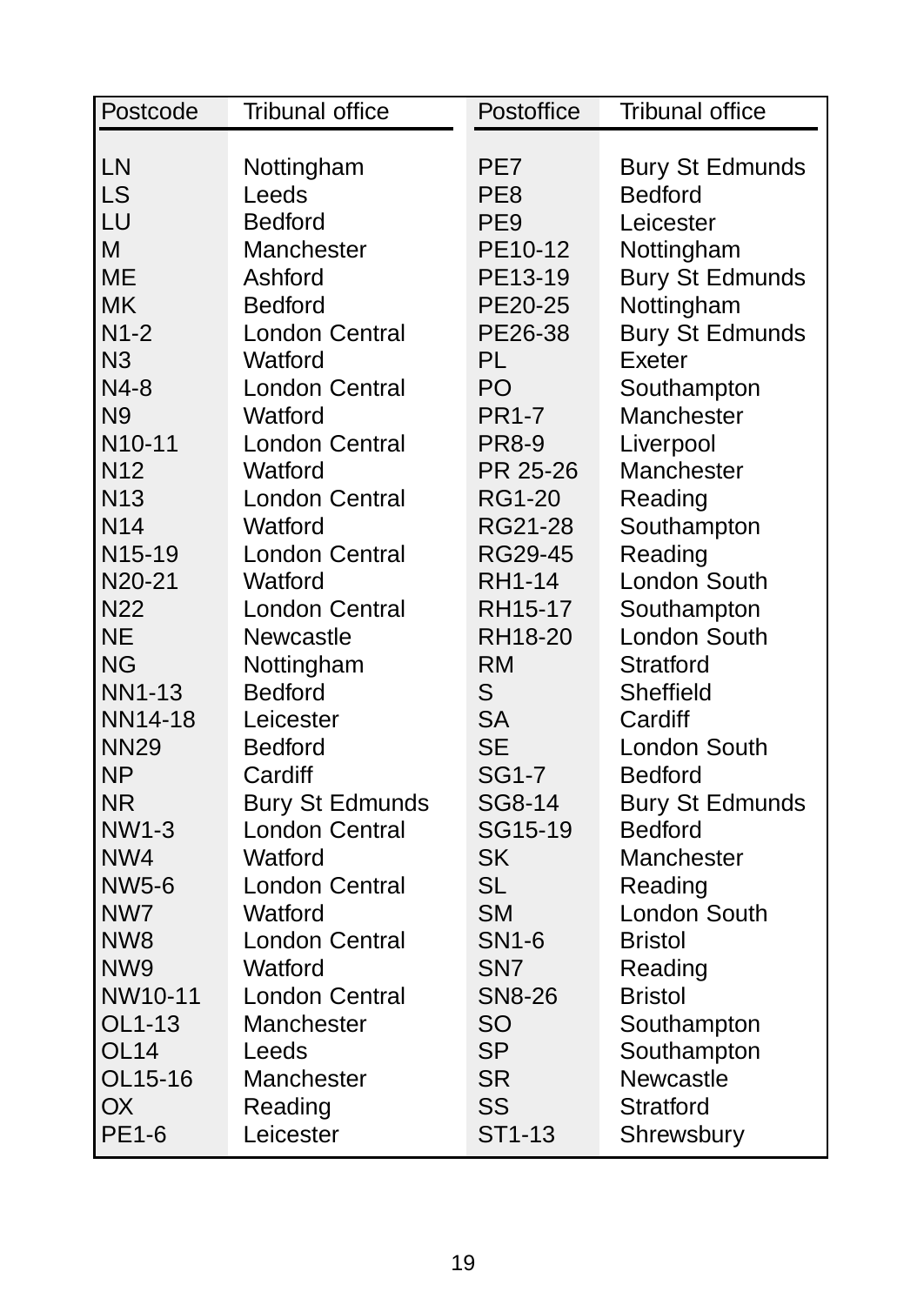| Postcode        | <b>Tribunal office</b> | Postcode        | <b>Tribunal office</b>            |
|-----------------|------------------------|-----------------|-----------------------------------|
|                 |                        |                 |                                   |
| <b>ST14</b>     | Leicester              | W <sub>13</sub> | Watford                           |
| ST15-21         | Birmingham             | W14             | <b>London Central</b>             |
| <b>SW1-2</b>    | London South           | <b>WA1-2</b>    | Liverpool                         |
| SW <sub>3</sub> | <b>London Central</b>  | WA3             | Manchester                        |
| SW <sub>4</sub> | London South           | <b>WA4-13</b>   | Liverpool                         |
| <b>SW5-7</b>    | <b>London Central</b>  | WA14-16         | Manchester                        |
| <b>SW8-9</b>    | <b>London South</b>    | <b>WC</b>       | <b>London Central</b>             |
| <b>SW10</b>     | <b>London Central</b>  | <b>WD</b>       | Watford                           |
| SW11-20         | London South           | <b>WF</b>       | Leeds                             |
| SY1-22          | Shrewsbury             | <b>WN1-7</b>    | Manchester                        |
| SY23-25         | Cardiff                | WN <sub>8</sub> | Liverpool                         |
| <b>TA1-5</b>    | Exeter                 | <b>WR</b>       | Birmingham                        |
| TA6-9           | <b>Bristol</b>         | <b>WS</b>       | Birmingham                        |
| TA10-24         | Exeter                 | <b>WV</b>       | Birmingham                        |
| <b>TD****</b>   | Newcastle              | YO1-19          | Leeds                             |
| TF              | Shrewsbury             | YO21-22         | Newcastle                         |
| <b>TN1-4</b>    | Ashford                | YO23-62         | Leeds                             |
| <b>TN5-7</b>    | London South           |                 | ****TD post code area - English   |
| <b>TN8-18</b>   | Ashford                |                 | locations only - Scotland has its |
| TN19-22         | Southampton            | own tribunals   |                                   |
| TN23-31         | Ashford                |                 |                                   |
| TN32-33         | Southampton            |                 |                                   |
| TN34-38         | Ashford                |                 |                                   |
| TN39-40         | Southampton            |                 |                                   |
| <b>TQ</b>       | Exeter                 |                 |                                   |
| <b>TR</b>       | Exeter                 |                 |                                   |
| <b>TS</b>       | Newcastle              |                 |                                   |
| <b>TW1-5</b>    | London South           |                 |                                   |
| TW <sub>6</sub> | Watford                |                 |                                   |
| <b>TW7-20</b>   | London South           |                 |                                   |
| UB              | Watford                |                 |                                   |
| $W1-4$          | <b>London Central</b>  |                 |                                   |
| W <sub>5</sub>  | Watford                |                 |                                   |
| W <sub>6</sub>  | <b>London Central</b>  |                 |                                   |
| W7              | Watford                |                 |                                   |
| W8-12           | <b>London Central</b>  |                 |                                   |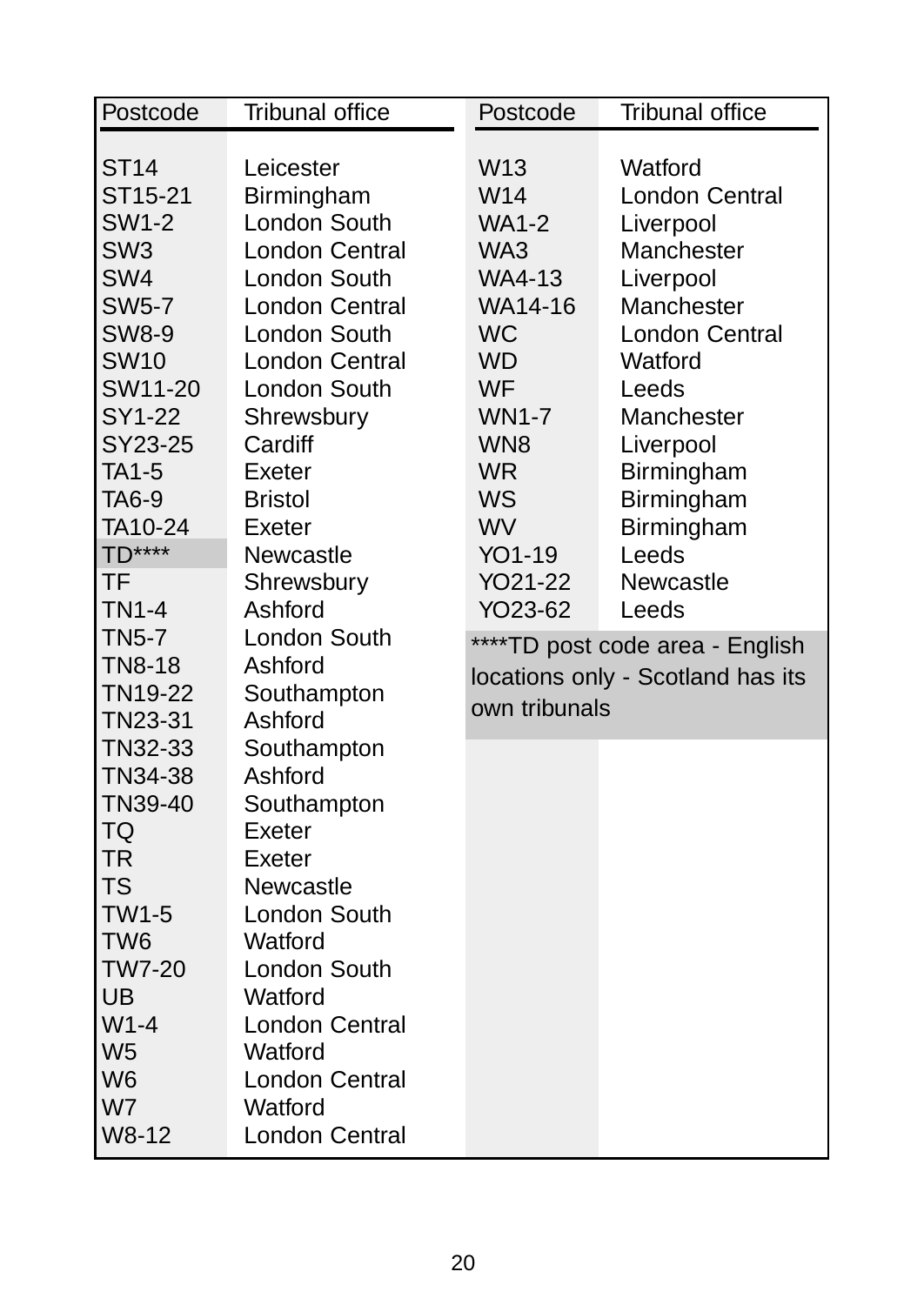## **Employment Tribunal offices in England and Wales: E-mail addresses**

| <b>Ashford</b>         | ashfordet@ets.gsi.gov.uk       |
|------------------------|--------------------------------|
| <b>Bedford</b>         | bedfordet@ets.gsi.gov.uk       |
| <b>Birmingham</b>      | birminghamet@ets.gsi.gov.uk    |
| <b>Bristol</b>         | bristolet@ets.gsi.gov.uk       |
| <b>Bury St Edmunds</b> | buryet@ets.gsi.gov.uk          |
| <b>Cardiff</b>         | cardiffet@ets.gsi.gov.uk       |
| <b>Exeter</b>          | exeteret@ets.gsi.gov.uk        |
| <b>Leeds</b>           | leedset@ets.gsi.gov.uk         |
| Leicester              | leicesteret@ets.gsi.gov.uk     |
| <b>Liverpool</b>       | liverpoolet@ets.gsi.gov.uk     |
| <b>London Central</b>  | londoncentralet@ets.gsi.gov.uk |
| <b>London South</b>    | londonsouthet@ets.gsi.gov.uk   |
| <b>Manchester</b>      | manchesteret@ets.gsi.gov.uk    |
| <b>Newcastle</b>       | newcastleet@ets.gsi.gov.uk     |
| <b>Nottingham</b>      | nottinghamet@ets.gsi.gov.uk    |
| <b>Reading</b>         | readinget@ets.gsi.gov.uk       |
| <b>Sheffield</b>       | sheffieldet@ets.gsi.gov.uk     |
| <b>Shrewsbury</b>      | shrewsburyet@ets.gsi.gov.uk    |
| <b>Southampton</b>     | southamptonet@ets.gsi.gov.uk   |
| <b>Stratford</b>       | stratfordet@ets.gsi.gov.uk     |
| <b>Watford</b>         | watfordet@ets.gsi.gov.uk       |

## **For full office address details see back cover**